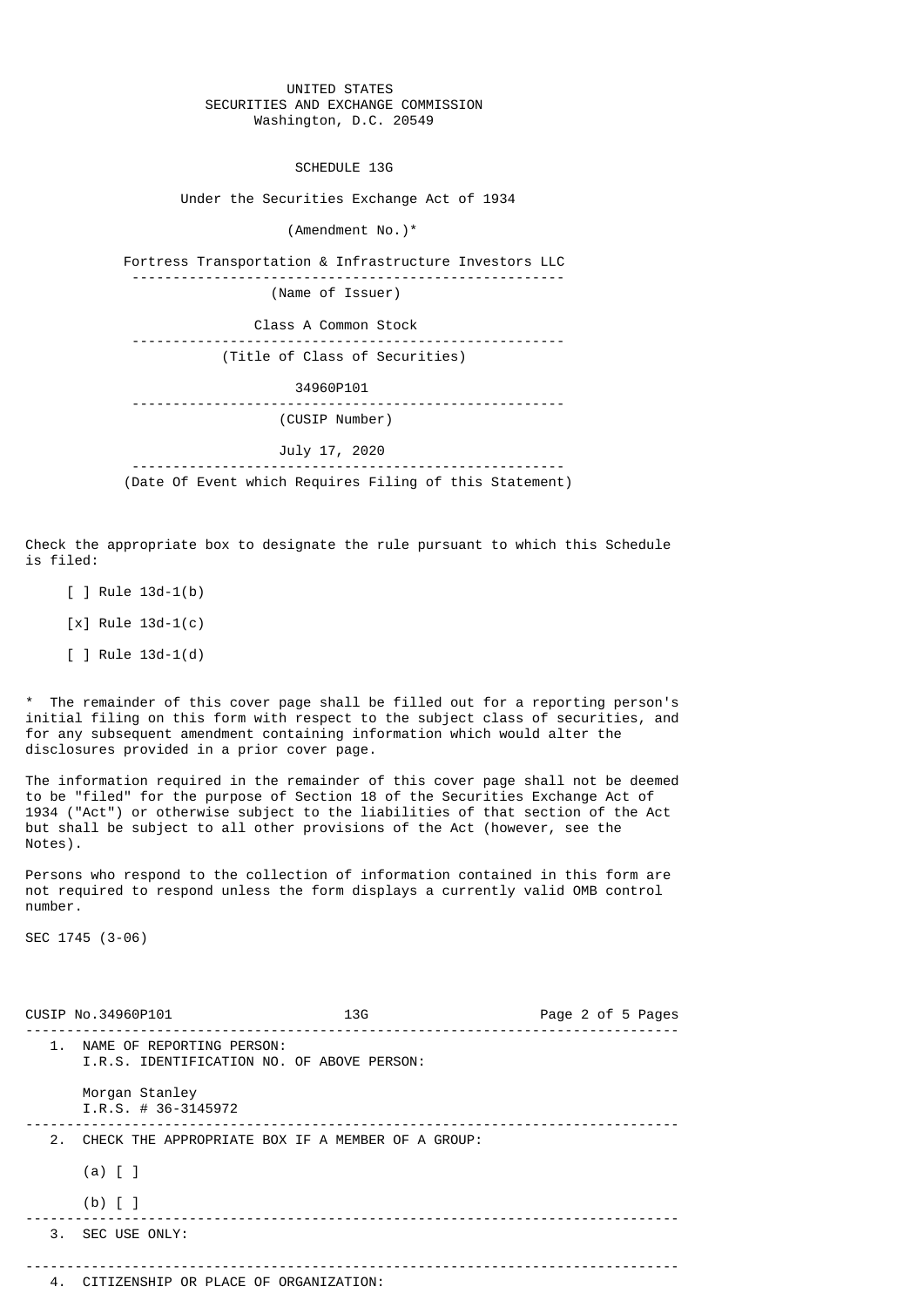| Delaware.                                  |                                                                                       |                                                                     |  |  |
|--------------------------------------------|---------------------------------------------------------------------------------------|---------------------------------------------------------------------|--|--|
| NUMBER OF<br><b>SHARES</b><br>BENEFICIALLY | 5.                                                                                    | SOLE VOTING POWER:<br>0                                             |  |  |
| OWNED BY<br>EACH<br>REPORTING              | 6.                                                                                    | SHARED VOTING POWER:<br>4,052,989<br>______________________________ |  |  |
| <b>PERSON</b><br>WITH:                     |                                                                                       | 7. SOLE DISPOSITIVE POWER:<br>0                                     |  |  |
|                                            | 8.                                                                                    | SHARED DISPOSITIVE POWER:<br>4,260,267                              |  |  |
| 9.<br>4,260,267                            |                                                                                       | AGGREGATE AMOUNT BENEFICIALLY OWNED BY EACH REPORTING PERSON:       |  |  |
| 10.<br>LΙ                                  | CHECK BOX IF THE AGGREGATE AMOUNT IN ROW (9) EXCLUDES CERTAIN SHARES:                 |                                                                     |  |  |
| 11.<br>5.0%                                | PERCENT OF CLASS REPRESENTED BY AMOUNT IN ROW (9):<br>_______________________________ |                                                                     |  |  |
| HC, CO                                     | 12. TYPE OF REPORTING PERSON:                                                         |                                                                     |  |  |
|                                            |                                                                                       |                                                                     |  |  |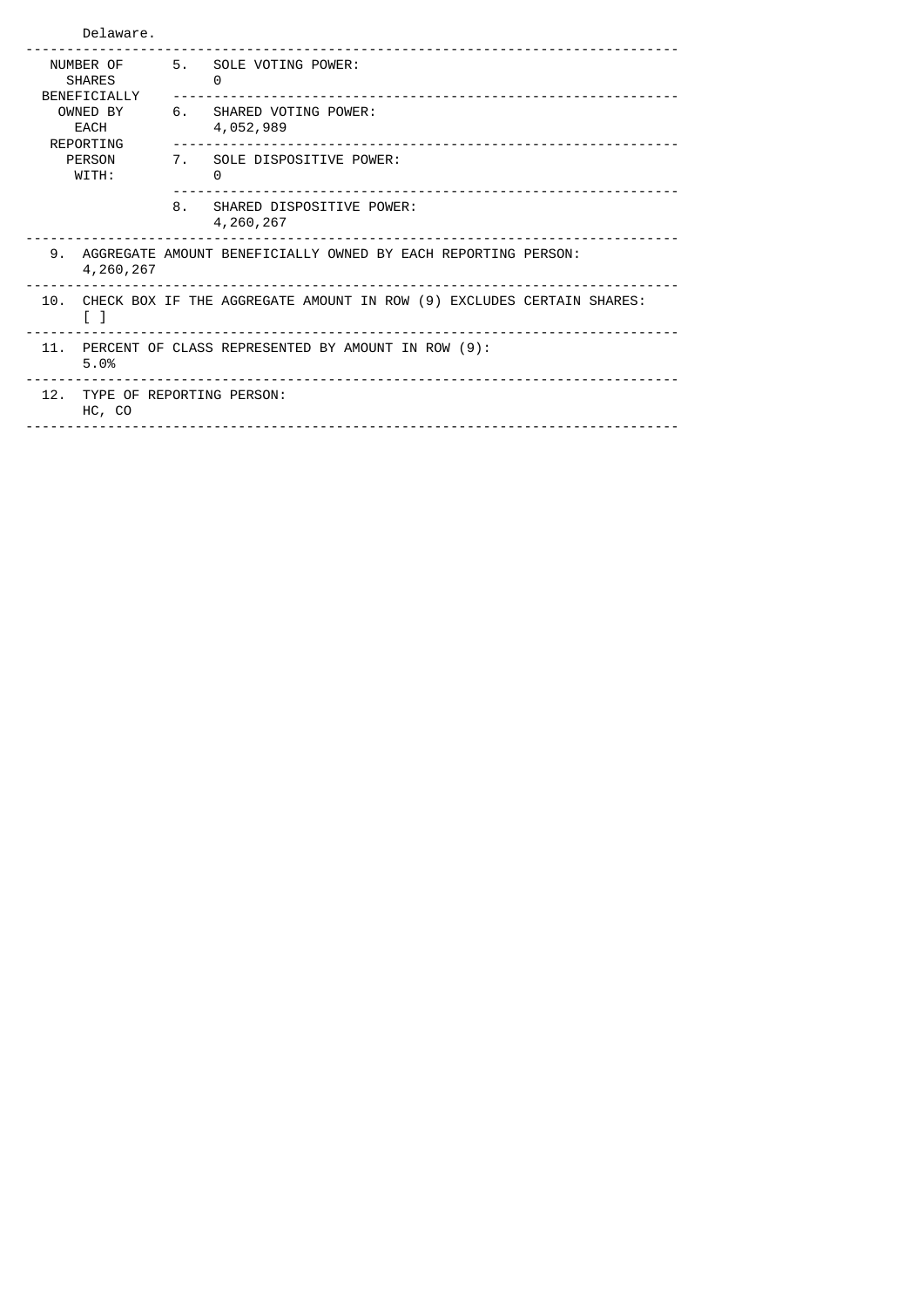| CUSIP No.34960P101 |  |
|--------------------|--|
|--------------------|--|

| Item 1. | (a)                     | Name of Issuer:                                                                                                                                                                                |
|---------|-------------------------|------------------------------------------------------------------------------------------------------------------------------------------------------------------------------------------------|
|         |                         | Fortress Transportation & Infrastructure Investors LLC                                                                                                                                         |
|         | (b)                     | Address of Issuer's Principal Executive Offices:                                                                                                                                               |
|         |                         | 1345 AVENUE OF THE AMERICAS<br>45TH FLOOR<br>NEW YORK NY 10105<br>UNITED STATES<br>.                                                                                                           |
| Item 2. | (a)                     | Name of Person Filing:                                                                                                                                                                         |
|         | (b)                     | (1) Morgan Stanley<br>Address of Principal Business Office, or if None, Residence:                                                                                                             |
|         |                         | (1) 1585 Broadway New York, NY 10036                                                                                                                                                           |
|         | (c)                     | Citizenship:                                                                                                                                                                                   |
|         |                         | (1) Delaware.                                                                                                                                                                                  |
|         | (d)                     | Title of Class of Securities:                                                                                                                                                                  |
|         |                         | Class A Common Stock                                                                                                                                                                           |
|         | (e)                     | CUSIP Number:                                                                                                                                                                                  |
|         |                         | 34960P101                                                                                                                                                                                      |
| Item 3. |                         | If this statement is filed pursuant to Sections 240.13d-1(b) or<br>$240.13d-2(b)$ or (c), check whether the person filing is a:                                                                |
|         | $(a)$ [ ]               | Broker or dealer registered under Section 15 of the Act<br>$(15 \cup S.C. 780)$ .                                                                                                              |
|         | $(b)$ $\lceil$ $\rceil$ | Bank as defined in Section $3(a)(6)$ of the Act<br>$(15 \cup S.C. 78c)$ .                                                                                                                      |
|         | $(c)$ $\lceil$ $\rceil$ | Insurance company as defined in Section $3(a)(19)$ of the Act<br>(15 U.S.C. 78c).                                                                                                              |
|         | $(d)$ $\lceil$ $\rceil$ | Investment company registered under Section 8 of the<br>Investment Company Act of 1940 (15 U.S.C. 80a-8).                                                                                      |
|         |                         | (e) [ ] An investment adviser in accordance with Sections<br>$240.13d-1(b)(1)(ii)(E);$                                                                                                         |
|         |                         | (f) [] An employee benefit plan or endowment fund in accordance<br>with Section $240.13d-1(b)(1)(ii)(F)$ ;                                                                                     |
|         |                         | (g) [ ] A parent holding company or control person in accordance<br>with Section $240.13d-1(b)(1)(ii)(G);$                                                                                     |
|         |                         | (h) $[ ]$ A savings association as defined in Section 3(b) of the<br>Federal Deposit Insurance Act (12 U.S.C. 1813);                                                                           |
|         |                         | (i) [ ] A church plan that is excluded from the definition of an<br>investment company under Section $3(c)(14)$ of the<br>Investment Company Act of 1940 (15 U.S.C. 80a-3);                    |
|         | $(j)$ [ ]               | A non-U.S. institution in accordance with section<br>$240.13d-1(b)(1)(ii)(J);$                                                                                                                 |
|         |                         | (k) [ ] Group, in accordance with sections $240.13d-1(b)(1)(ii)(K)$ .<br>If filing as a non-U.S. institution in accordance with<br>sections $240.13d-1(b)(1)(ii)(J)$ , please specify the type |

of institution: Not Applicable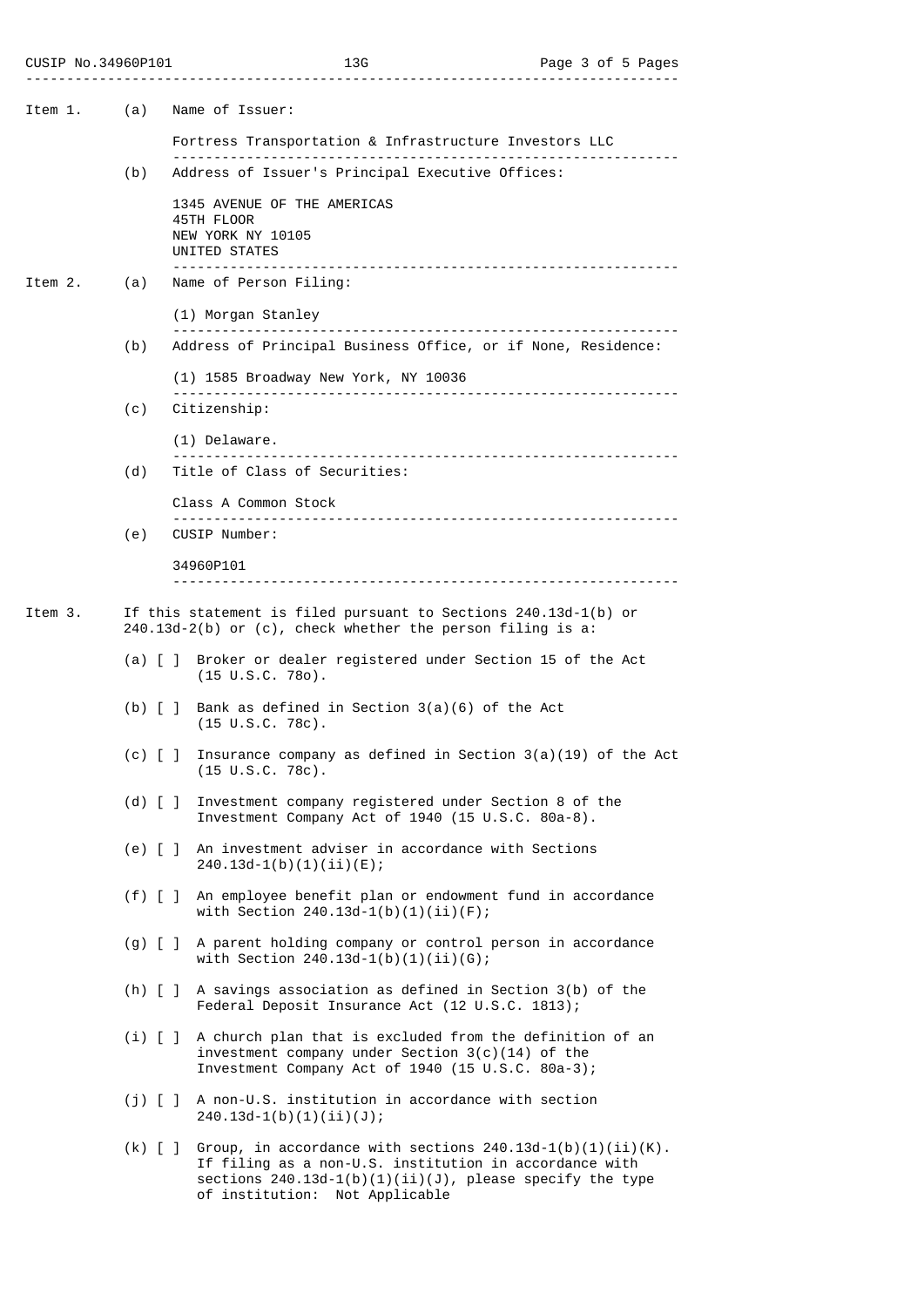Item 4. Ownership as of July 17, 2020.\*

- (a) Amount beneficially owned: See the response(s) to Item 9 on the attached cover page(s).
- (b) Percent of Class:
- See the response(s) to Item 11 on the attached cover page(s).
- (c) Number of shares as to which such person has:
	- (i) Sole power to vote or to direct the vote: See the response(s) to Item 5 on the attached cover page(s).
	- (ii) Shared power to vote or to direct the vote: See the response(s) to Item 6 on the attached cover page(s).
	- (iii) Sole power to dispose or to direct the disposition of: See the response(s) to Item 7 on the attached cover page(s).
	- (iv) Shared power to dispose or to direct the disposition of: See the response(s) to Item 8 on the attached cover page(s).
- Item 5. Ownership of Five Percent or Less of a Class.

Not Applicable

Item 6. Ownership of More Than Five Percent on Behalf of Another Person.

Not Applicable

Item 7. Identification and Classification of the Subsidiary which Acquired the Security Being Reported on By the Parent Holding Company.

Not Applicable

Item 8. Identification and Classification of Members of the Group.

Not Applicable

Item 9. Notice of Dissolution of Group.

Not Applicable

Item 10. Certification.

 (1) By signing below I certify that, to the best of my knowledge and belief, the securities referred to above were not acquired and are not held for the purpose of or with the effect of changing or influencing the control of the issuer of the securities and were not acquired and are not held in connection with or as a participant in any transaction having that purpose or effect.

\* In Accordance with the Securities and Exchange Commission Release No. 34-39538 (January 12, 1998) (the "Release"), this filing reflects the securities beneficially owned, or that may be deemed to be beneficially owned, by certain operating units (collectively, the "MS Reporting Units") of Morgan Stanley and its subsidiaries and affiliates (collectively, "MS"). This filing does not reflect securities, if any, beneficially owned by any operating units of MS whose ownership of securities is disaggregated from that of the MS Reporting Units in accordance with the Release.